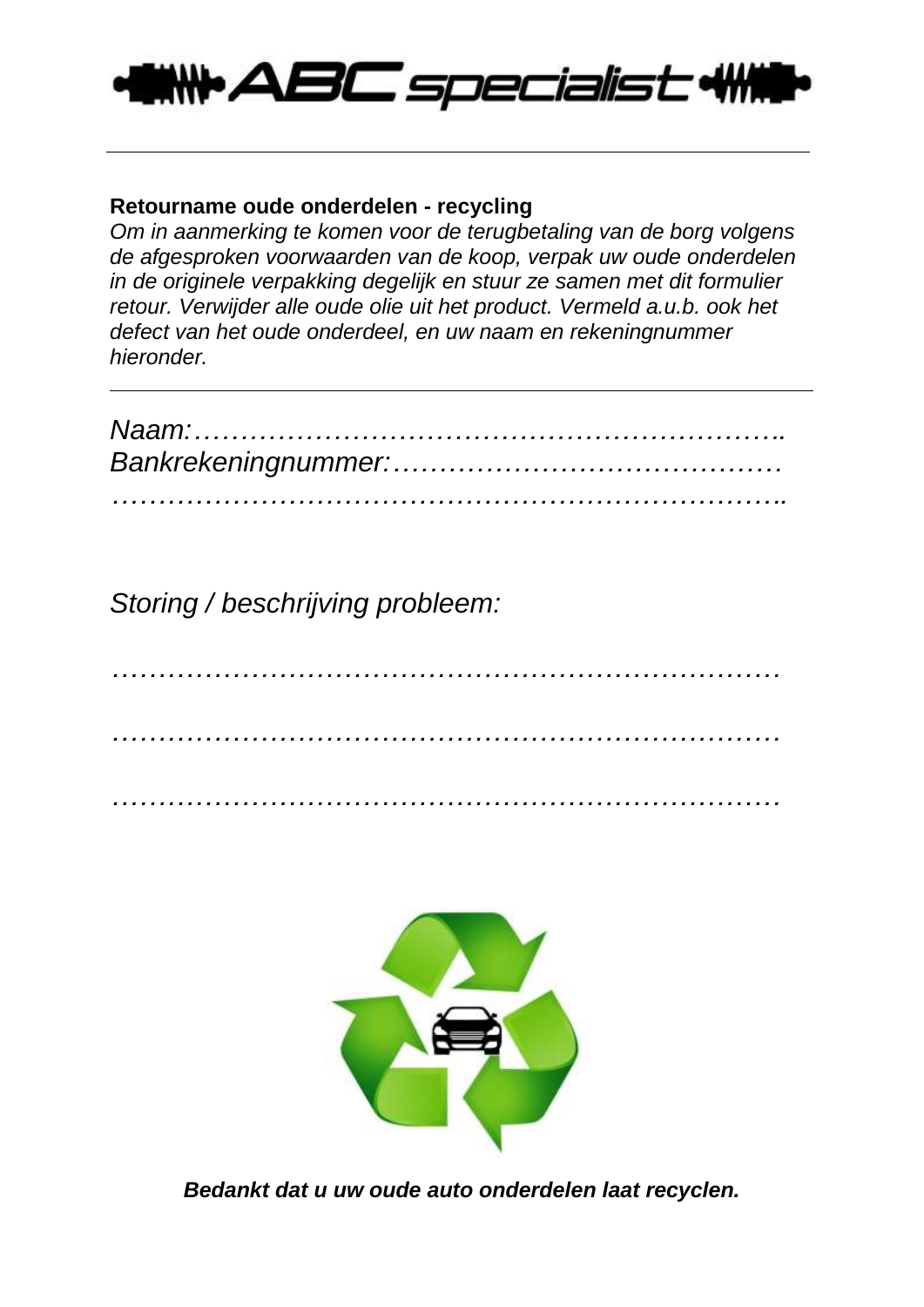

| Verzenden aan:                   |  |
|----------------------------------|--|
| <b>ABC</b> specialist - retouren |  |
| Postbus 8543                     |  |
| Bergerweg 61                     |  |
| 6135KD Sittard                   |  |
| <b>Netherlands (NL)</b>          |  |
| +31619456617<br>T.               |  |
| W www.abcspecialist.nl           |  |
| info@abcspecialist.nl<br>M       |  |

| Verzender: |  |
|------------|--|
|            |  |
|            |  |
|            |  |
|            |  |